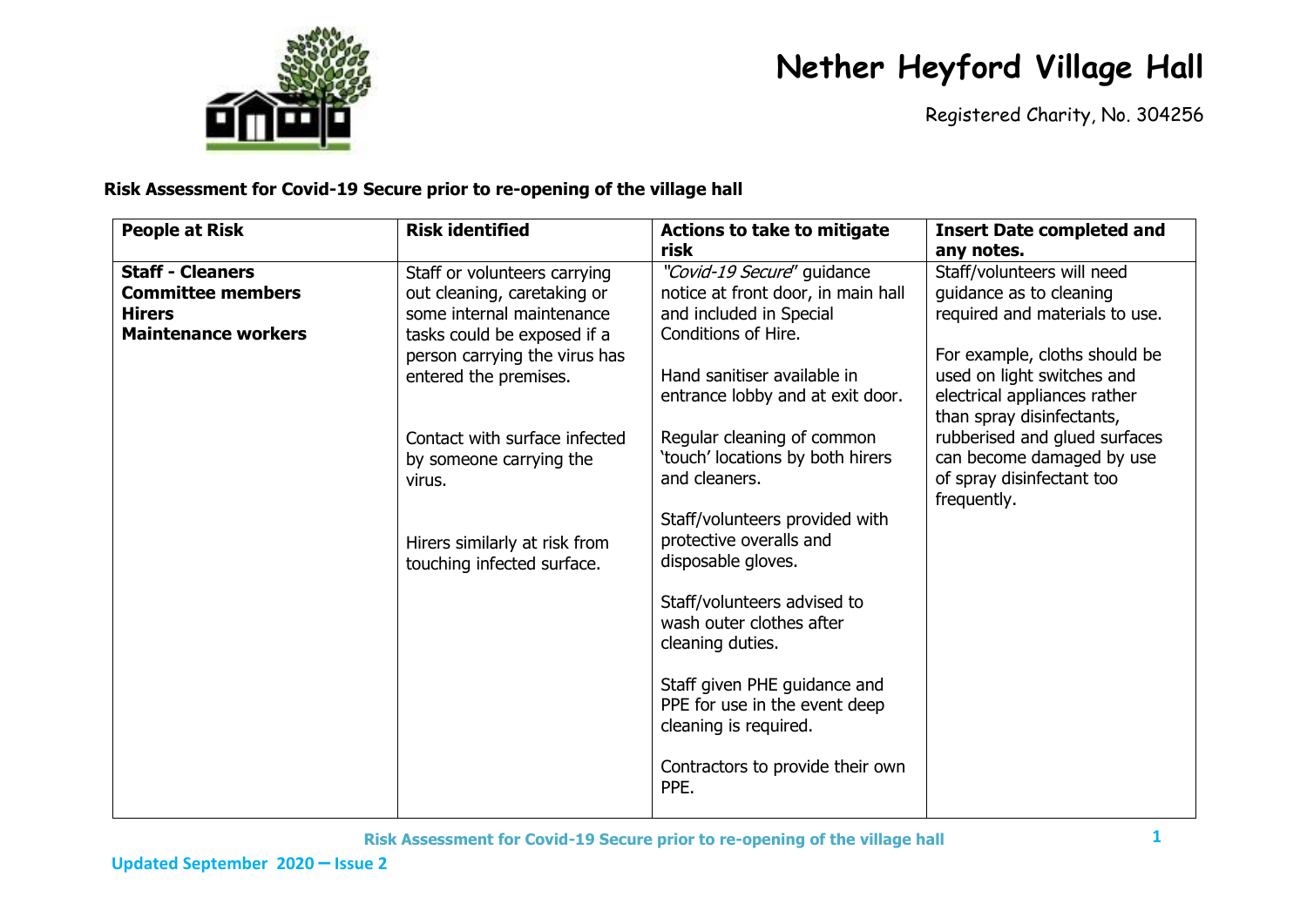

Registered Charity, No. 304256

| <b>People at Risk</b>                                                                              | <b>Risk identified</b>                                                                                                                                        | <b>Actions to take to mitigate</b><br>risk                                                                                                                                                                                                                                                                                                                                                                  | <b>Insert Date completed and</b><br>any notes.                                                                                                                                                                                                                                        |
|----------------------------------------------------------------------------------------------------|---------------------------------------------------------------------------------------------------------------------------------------------------------------|-------------------------------------------------------------------------------------------------------------------------------------------------------------------------------------------------------------------------------------------------------------------------------------------------------------------------------------------------------------------------------------------------------------|---------------------------------------------------------------------------------------------------------------------------------------------------------------------------------------------------------------------------------------------------------------------------------------|
| <b>Staff - Cleaners</b><br><b>Committee members</b><br><b>Hirers</b><br><b>Maintenance workers</b> | Inhalation of airborne<br>droplets of the virus.                                                                                                              | Government guidance on social<br>distancing and/or wearing of<br>facemask to be observed.<br>Maximum number of persons<br>permitted in each part of the hall<br>to be defined in accordance with<br>Government Guidance.<br>Specific Risk Assessment<br>required from each hirer setting<br>out means to meet social<br>distancing requirements and<br>maximum number of persons<br>permitted for the event | Gov.uk update of Coronavirus<br>Regulations on 31 <sup>st</sup> July makes<br>the wearing of face coverings<br>in community centres<br>mandatory from 8 <sup>th</sup> August                                                                                                          |
| <b>Staff - Cleaners</b><br><b>Committee members</b>                                                | Staff/volunteers who are either<br>vulnerable due to underlying<br>health conditions or aged over<br>70.<br>Mental stress from handling<br>the new situation. | Discuss situation with<br>staff/volunteers over 70 to<br>identify whether provision of<br>protective clothing and cleaning<br>surfaces before they work is<br>sufficient to mitigate their risks,<br>or whether they should cease<br>such work for the time being.<br>Talk with staff, and volunteers<br>regularly to understand if                                                                         | Details of a person's medical<br>condition must be kept<br>confidential.<br>Staff and volunteers will need to<br>be informed immediately if<br>someone who has been on the<br>premises is tested positive for<br>COVID-19.<br>It is important people know they<br>can raise concerns. |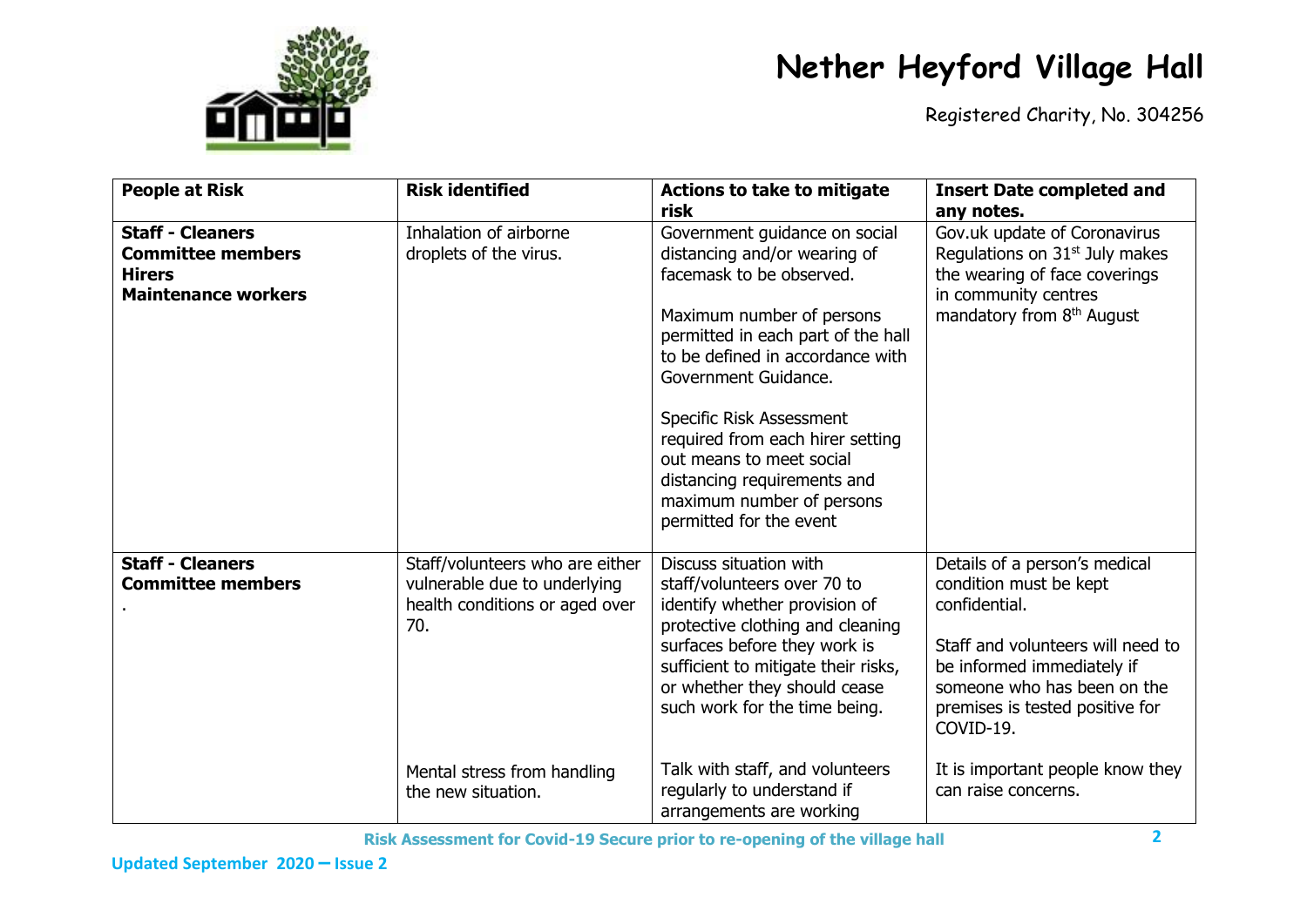

Registered Charity, No. 304256

| <b>Staff - Cleaners</b><br>Confirmed case of person<br><b>Committee members</b><br>using the hall within the<br>past 7 days as Covid-19<br><b>Hirers</b><br><b>Maintenance workers</b><br>positive | Immediately close the hall<br>to all users.<br>Advise all user groups.<br>Contact specialist<br>cleaning/sanitising company |  |
|----------------------------------------------------------------------------------------------------------------------------------------------------------------------------------------------------|-----------------------------------------------------------------------------------------------------------------------------|--|
|----------------------------------------------------------------------------------------------------------------------------------------------------------------------------------------------------|-----------------------------------------------------------------------------------------------------------------------------|--|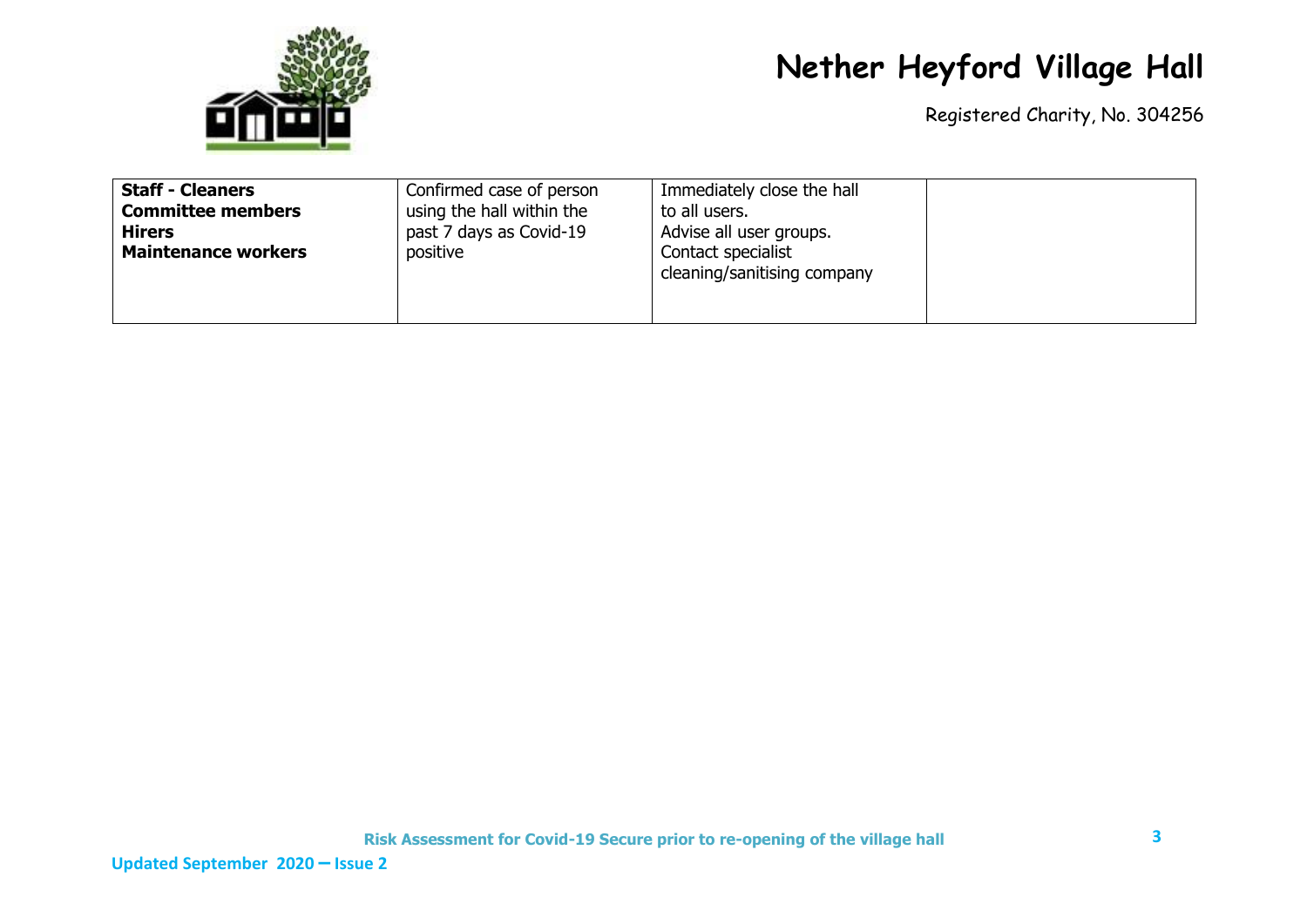

Registered Charity, No. 304256

| <b>Specific area of the Village Hall</b>       | <b>Risk identified</b>                                                                                                                                 | Actions to take to mitigate risk Insert Date completed and any                                                                                          |                                                                                                                                                                     |
|------------------------------------------------|--------------------------------------------------------------------------------------------------------------------------------------------------------|---------------------------------------------------------------------------------------------------------------------------------------------------------|---------------------------------------------------------------------------------------------------------------------------------------------------------------------|
|                                                |                                                                                                                                                        |                                                                                                                                                         | notes.                                                                                                                                                              |
| Car Park, entrance lobby and<br>exterior areas | Social distancing is not<br>observed as people congregate<br>before entering premises.<br>Parking area is too congested<br>to allow social distancing. | Mark out 2 metre spacings with<br>tape outside front entrance to<br>encourage care when queueing<br>to enter the hall.<br>Check area outside doors for  | Transitory lapses in social<br>distancing in outside areas are<br>less risky, the main risk is likely<br>to be where people congregate<br>or for vulnerable people. |
|                                                |                                                                                                                                                        | rubbish which might be                                                                                                                                  | Ordinary litter collection                                                                                                                                          |
|                                                | People drop tissues.                                                                                                                                   | contaminated, e.g. tissues.<br>Wear plastic gloves and<br>remove.                                                                                       | arrangements can remain in<br>place. Provide disposable<br>plastic gloves.                                                                                          |
| Entrance lobby/corridors                       | Possible "pinch point" and<br>busy area where risk is social<br>distancing is not observed in a<br>confined area.                                      | Mark out 2 metre spacing in<br>entrance lobby as reminder about<br>distancing requirements                                                              | Set up one-way system<br>from entrance lobby to<br>main hall.                                                                                                       |
|                                                | Door handles, light switches in<br>frequent use.                                                                                                       | Create one-way system and<br>provide signage. The lobby will<br>be used only as an entrance and<br>the route from the toilets back to<br>the main hall. | Access to toilets via one-<br>way system through<br>kitchen and from toilets<br>through entrance lobby to<br>main hall.                                             |
|                                                |                                                                                                                                                        | All users, excepting the last<br>organiser, will exit the hall by<br>means of the front fire exit.                                                      | Provide suitable hand<br>sanitising equipment for<br>users on arrival.                                                                                              |
|                                                |                                                                                                                                                        | Door handles and light<br>switches to be cleaned<br>regularly.                                                                                          |                                                                                                                                                                     |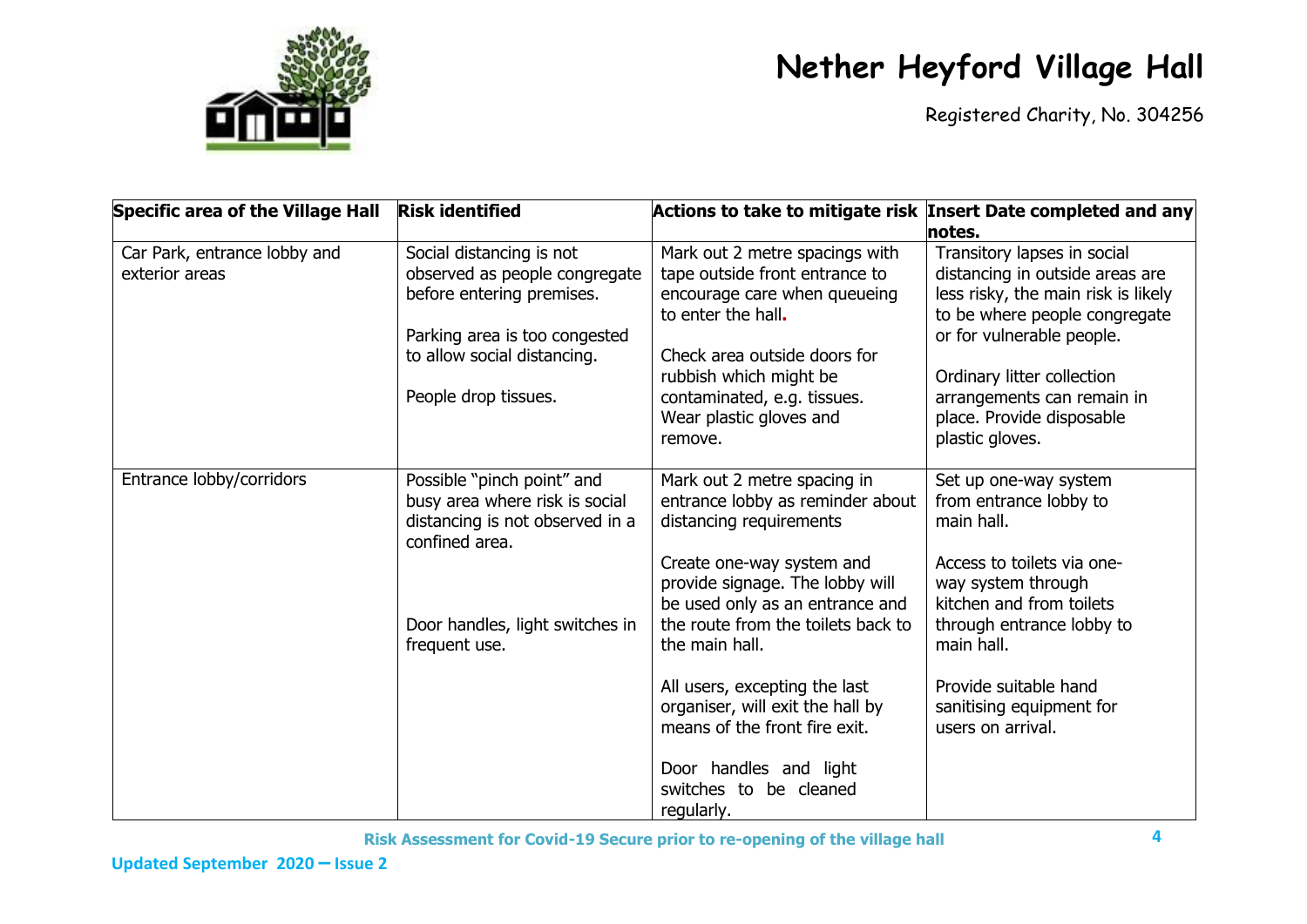

| Main Hall | Door handles,<br>light switches,<br>window handles,<br>tables, and<br>chair backs. | Door handles, light switches,<br>window catches, tables, chairs<br>and other equipment used to be<br>cleaned by hirers before and<br>after use.                                                                                                | Requirement to be included in<br>Special Conditions of Hire<br>Provide suitable cleaning<br>equipment for use by<br>hirers.                                                                      |
|-----------|------------------------------------------------------------------------------------|------------------------------------------------------------------------------------------------------------------------------------------------------------------------------------------------------------------------------------------------|--------------------------------------------------------------------------------------------------------------------------------------------------------------------------------------------------|
|           | Projection screen,<br>Window curtains                                              | Provide hand sanitiser and hirers<br>to be encouraged to wash hands<br>regularly.                                                                                                                                                              | Remove window curtains and<br>any other items which are more<br>difficult to clean and likely to be<br>touched by the public.                                                                    |
|           | Social distancing not possible                                                     | Maximum number of persons<br>permitted in the building is 30.<br>Specific Risk Assessment<br>required from each hirer setting<br>out means to meet social<br>distancing guidelines and<br>maximum number of persons<br>permitted for the event | Main Hall is 128 sq m floor area.<br>Following guidance of 4 sq m per<br>person, 32 people permitted,<br>reduced to 30 to comply with<br>Government Guidance for<br>attendance at indoor events. |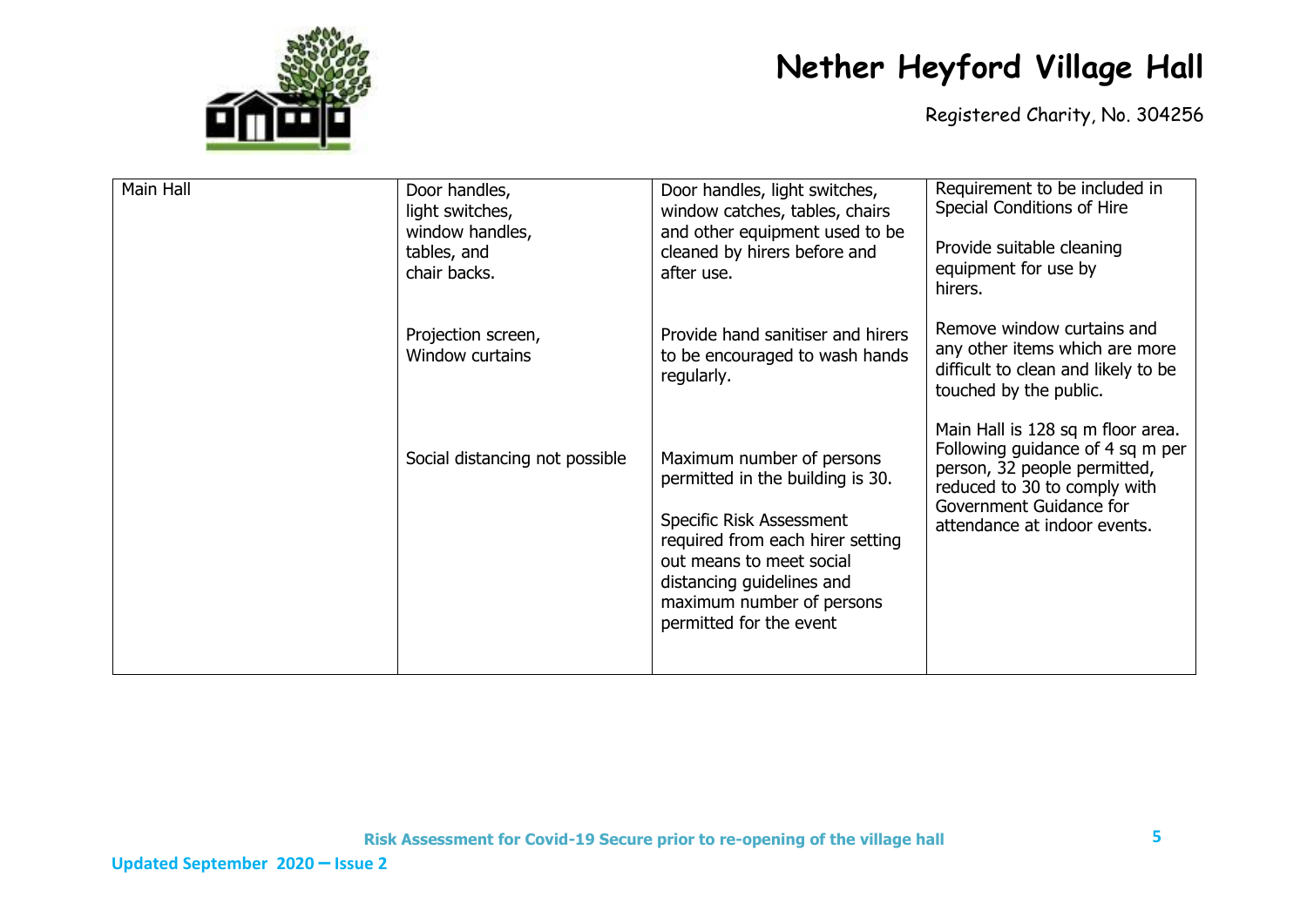

| Small meeting room.        | Social distancing more difficult<br>in smaller areas                                                                                                                                                                                                                      | The meeting room, adjacent<br>kitchen and unisex washroom<br>will not be available for hire.<br>The rooms will form an isolation<br>area for anyone feeling unwell<br>and will be equipped with<br>appropriate PPE, medical and<br>sanitising items                                                                                                                                                                               | Signage required.                                                                                                                                                       |
|----------------------------|---------------------------------------------------------------------------------------------------------------------------------------------------------------------------------------------------------------------------------------------------------------------------|-----------------------------------------------------------------------------------------------------------------------------------------------------------------------------------------------------------------------------------------------------------------------------------------------------------------------------------------------------------------------------------------------------------------------------------|-------------------------------------------------------------------------------------------------------------------------------------------------------------------------|
| Kitchen                    | Social distancing more difficult<br>in the relatively confined<br>space and with many touch<br>areas.<br>Door and window handles<br>Light switches, worktop, sinks,<br>taps, cupboards drawer<br>handles, fridge,<br>crockery/cutlery kettle/hot<br>water boiler, cooker. | The kitchen will be in the<br>one-way system from the<br>main hall to the toilets.<br>The maximum number of<br>persons permitted in the<br>kitchen is 2, being one in the<br>sink area and one passing<br>through to the washrooms<br>Hot and cold drinks may be<br>served at the kitchen servery<br>by one person appointed to<br>fill cups/mugs/glasses<br>provided by the user.<br>No food is to be prepared in<br>the kitchen | Cleaning routine for the<br>kitchen to be discussed with<br>the hall cleaner.<br>Access for users to equipment<br>cupboards to be included in<br>users risk assessment. |
| Cleaners storage cupboards | Social distancing not possible<br>in restricted space. Door<br>handles, light switch touch<br>areas, cleaning materials.                                                                                                                                                  | No access allowed to hirers.<br>Only one person permitted in the<br>storage area at any time                                                                                                                                                                                                                                                                                                                                      | Cleaning routine for the<br>cupboard to be discussed<br>with the hall cleaner.                                                                                          |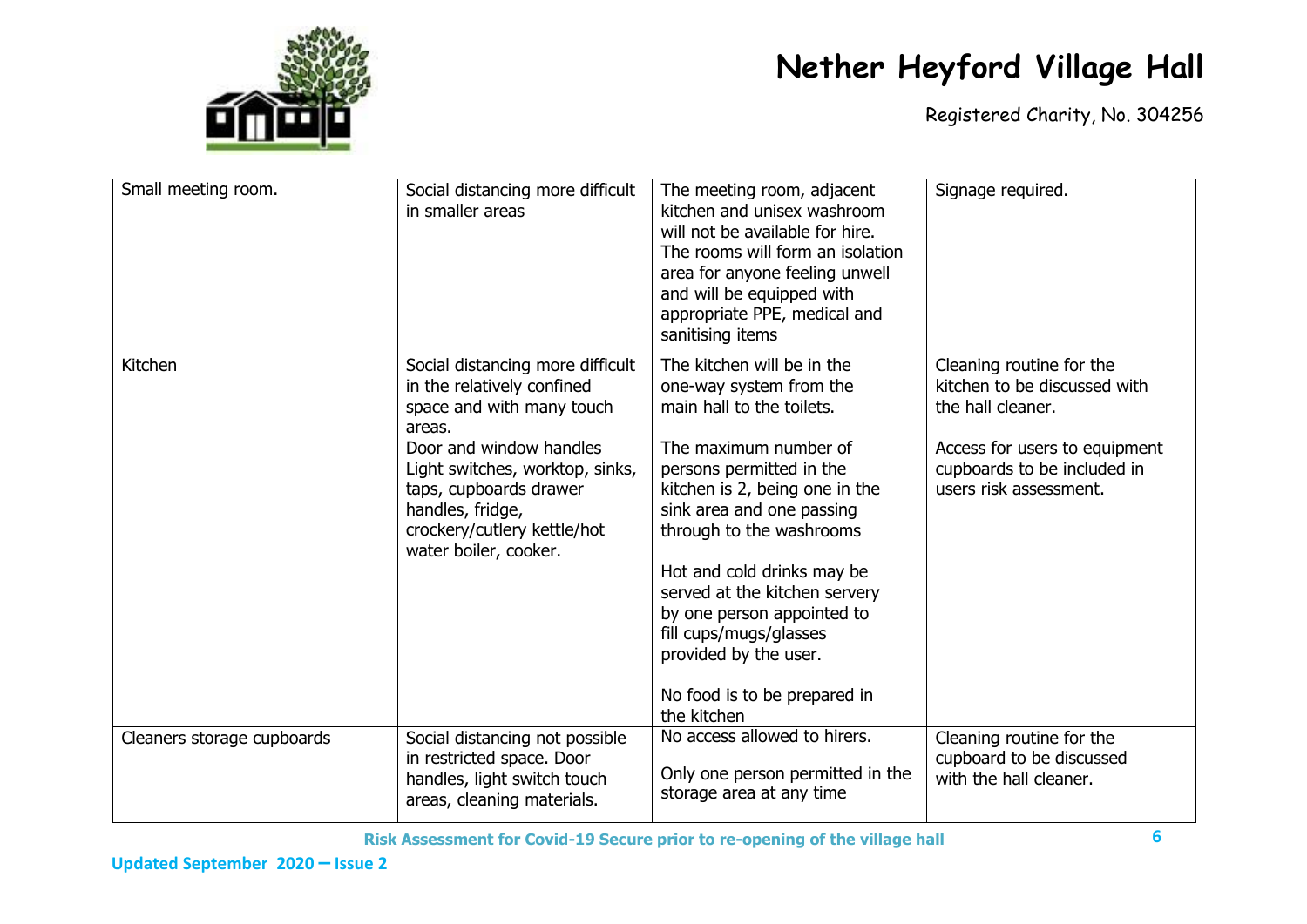

| Bar / servery area                                    | Social distancing not possible<br>in restricted space.<br>Door handles, light switch,<br>taps are common touch areas.                             | Designated for use by hirer for<br>handwashing only by one<br>person at a time                                                                                                                                                                                                                                                        | Access to hirers<br>equipment cupboards to<br>be considered.<br>Provide suitable hand<br>washing items and paper<br>towels.          |
|-------------------------------------------------------|---------------------------------------------------------------------------------------------------------------------------------------------------|---------------------------------------------------------------------------------------------------------------------------------------------------------------------------------------------------------------------------------------------------------------------------------------------------------------------------------------|--------------------------------------------------------------------------------------------------------------------------------------|
| <b>Water Supply</b>                                   | Presence of Legionella                                                                                                                            | All taps have been opened to<br>run for 90 seconds at least<br>once a fortnight during the<br>shutdown period                                                                                                                                                                                                                         | There is no hot water<br>storage system in the<br>village hall which reduces<br>likelihood of development<br>of legionella bacteria. |
| Storage Room and<br>corridor<br>(furniture/equipment) | Social distancing more difficult<br>Door handles and light<br>switches in use.<br>Equipment needing to be<br>moved includes tables and<br>chairs. | Maximum of 2 people permitted<br>in storeroom or corridor behind<br>the stage at any time.<br>Hirer to control accessing and<br>stowing equipment to<br>encourage social distancing.<br>People moving chairs and tables<br>to wear disposable plastic gloves<br>and to wash hands on<br>completion of setting up and<br>putting away. | Consider whether re-<br>arrangement of storeroom<br>will facilitate social<br>distancing.                                            |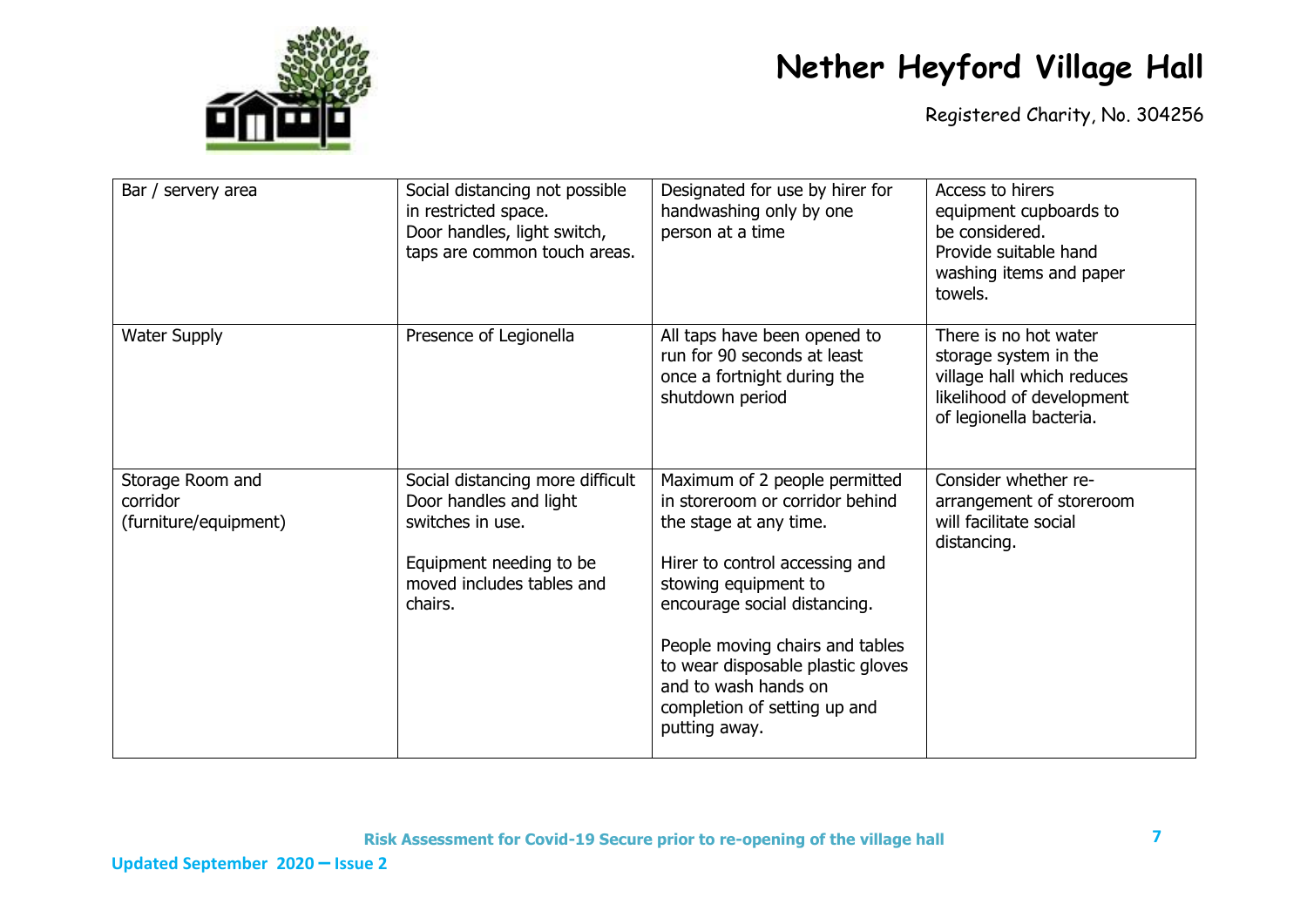

| Toilets - male, female and disabled<br>accessible at kitchen end of the<br>building. | Social distancing difficult.<br>Surfaces in frequent use =<br>door handles, light switches,<br>basins, toilet handles, seats<br>etc.<br>Baby changing and vanity<br>surfaces, mirrors.<br>Spread of virus droplets<br>in atmosphere from hand<br>dryers | Hirer to control numbers<br>accessing toilets at any time to a<br>maximum of 2, with attention to<br>more vulnerable users.<br>Hirer to clean all touch surfaces<br>before meeting commences.<br>Those using the toilets encouraged<br>to wipe touch surfaces when<br>leaving.<br>Hand dryers switched off with<br>paper towels for hand drying and<br>bins provided.<br>Encourage 20 second hand<br>washing<br>Hall cleaner to pay particular<br>attention to washroom cleaning<br>during weekly cleaning session | Ensure soap, paper towels,<br>tissues and toilet paper are<br>regularly replenished.<br>Sanitising wipes/sprays to<br>be provided.<br>Gov.uk advice is that<br>touched surfaces are<br>cleaned at least twice a day<br>Posters to encourage 20<br>second hand washing<br>Agree cleaning routine for<br>toilets with cleaners.<br>Gov.uk advice is that waste<br>does not need to be<br>segregated unless an<br>individual in the setting<br>shows symptoms of or tests<br>positive for COVID-19.<br>Dispose of routine waste as<br>normal, placing any used<br>cloths or wipes in 'black bag'<br>waste bins. You do not need<br>to put them in an extra bag<br>or store them for a time<br>before throwing them away. |
|--------------------------------------------------------------------------------------|---------------------------------------------------------------------------------------------------------------------------------------------------------------------------------------------------------------------------------------------------------|--------------------------------------------------------------------------------------------------------------------------------------------------------------------------------------------------------------------------------------------------------------------------------------------------------------------------------------------------------------------------------------------------------------------------------------------------------------------------------------------------------------------|-----------------------------------------------------------------------------------------------------------------------------------------------------------------------------------------------------------------------------------------------------------------------------------------------------------------------------------------------------------------------------------------------------------------------------------------------------------------------------------------------------------------------------------------------------------------------------------------------------------------------------------------------------------------------------------------------------------------------|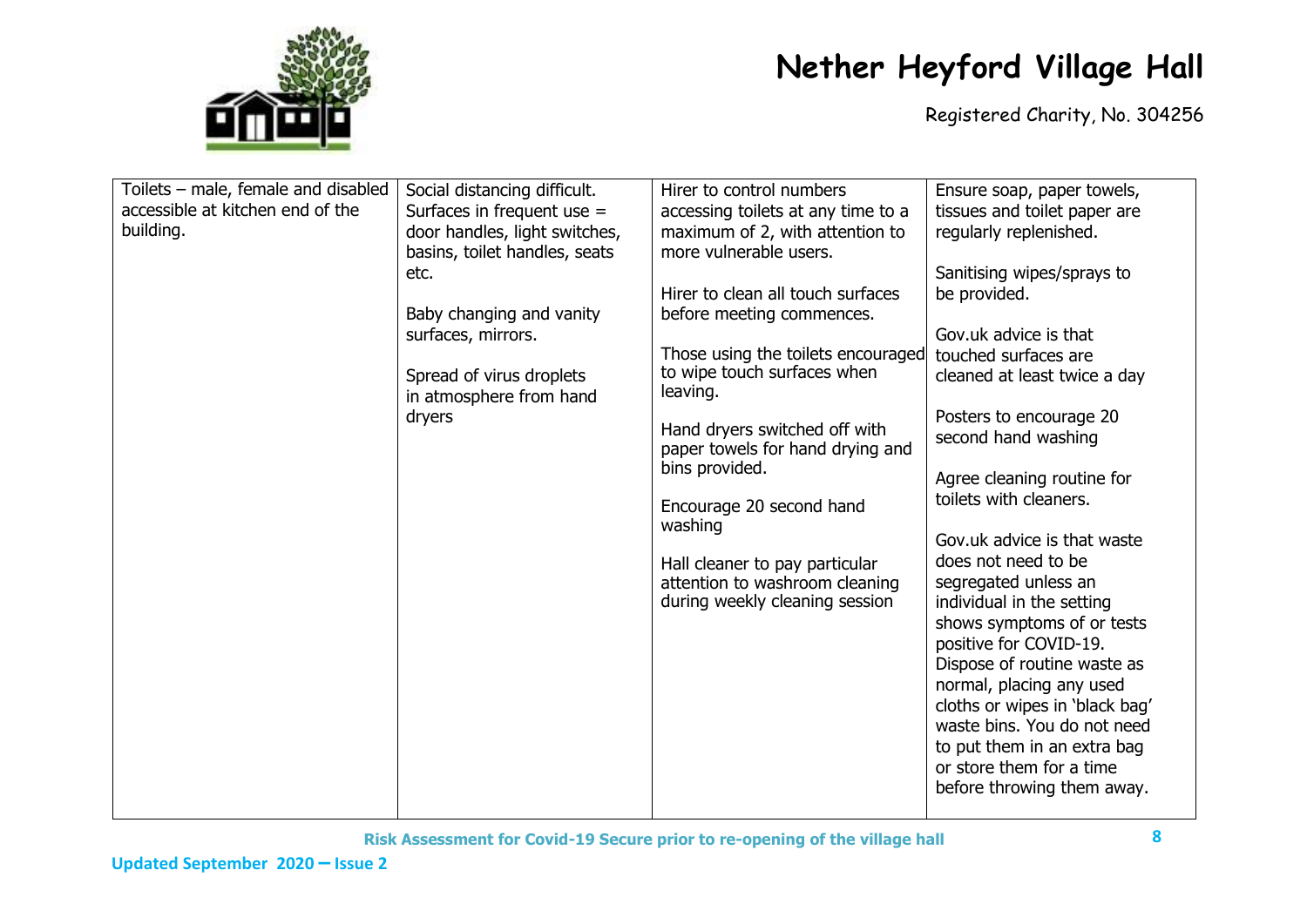

| <b>Stage</b>        | Curtains                                              | Curtains to be tied back and                            | Stage area to be used for              |
|---------------------|-------------------------------------------------------|---------------------------------------------------------|----------------------------------------|
|                     |                                                       | marked as not to be used.                               | storage of 3 x 30 sets of chairs       |
|                     | Social distancing                                     |                                                         | to be used in rotation                 |
|                     |                                                       | Stage closed for                                        |                                        |
|                     | Potential source of airborne<br>droplets of the virus | performances.                                           |                                        |
|                     |                                                       | Lighting controls are separate                          |                                        |
|                     | Lighting controls                                     | to main hall lighting. Sign as                          |                                        |
|                     |                                                       | Out of Use.                                             |                                        |
| Upholstered seating | Virus may remain on fabric                            | Chairs to be quarantined for 36                         | Provide suitable cleaning wipes.       |
|                     | and cannot readily be                                 | hours after use. Rotate use of 3                        |                                        |
| Curtains            | cleaned between use.                                  | sets of chairs to be used on                            | Gov.uk studies suggest that, in        |
|                     |                                                       | alternate days.                                         | non-healthcare settings, the risk      |
|                     | Metal parts can be cleaned                            |                                                         | of residual infectious virus is likely |
|                     | and are more likely to be                             | People moving chairs and tables                         | to be significantly reduced after      |
|                     | touched when moving chairs.                           | must wash hands before and                              | 48 hours.                              |
|                     |                                                       | after setting up and putting                            |                                        |
|                     |                                                       | away                                                    | Stage curtains to be set clear of      |
|                     |                                                       |                                                         | corridors and not used.                |
|                     |                                                       | Hard surface touch areas of                             |                                        |
|                     |                                                       | chairs and tables to be wiped                           | Main hall curtains at windows to       |
|                     |                                                       | with sanitising cloth when placed                       | be removed and stored.                 |
|                     |                                                       | in hall and when returned to                            |                                        |
|                     |                                                       | storage.                                                | Provide disposable gloves for          |
|                     |                                                       |                                                         | discretionary PPE. Users must          |
|                     |                                                       |                                                         |                                        |
|                     |                                                       | All hirers to be encouraged to<br>wash hands regularly. | wash hands on removing gloves.         |
|                     |                                                       |                                                         |                                        |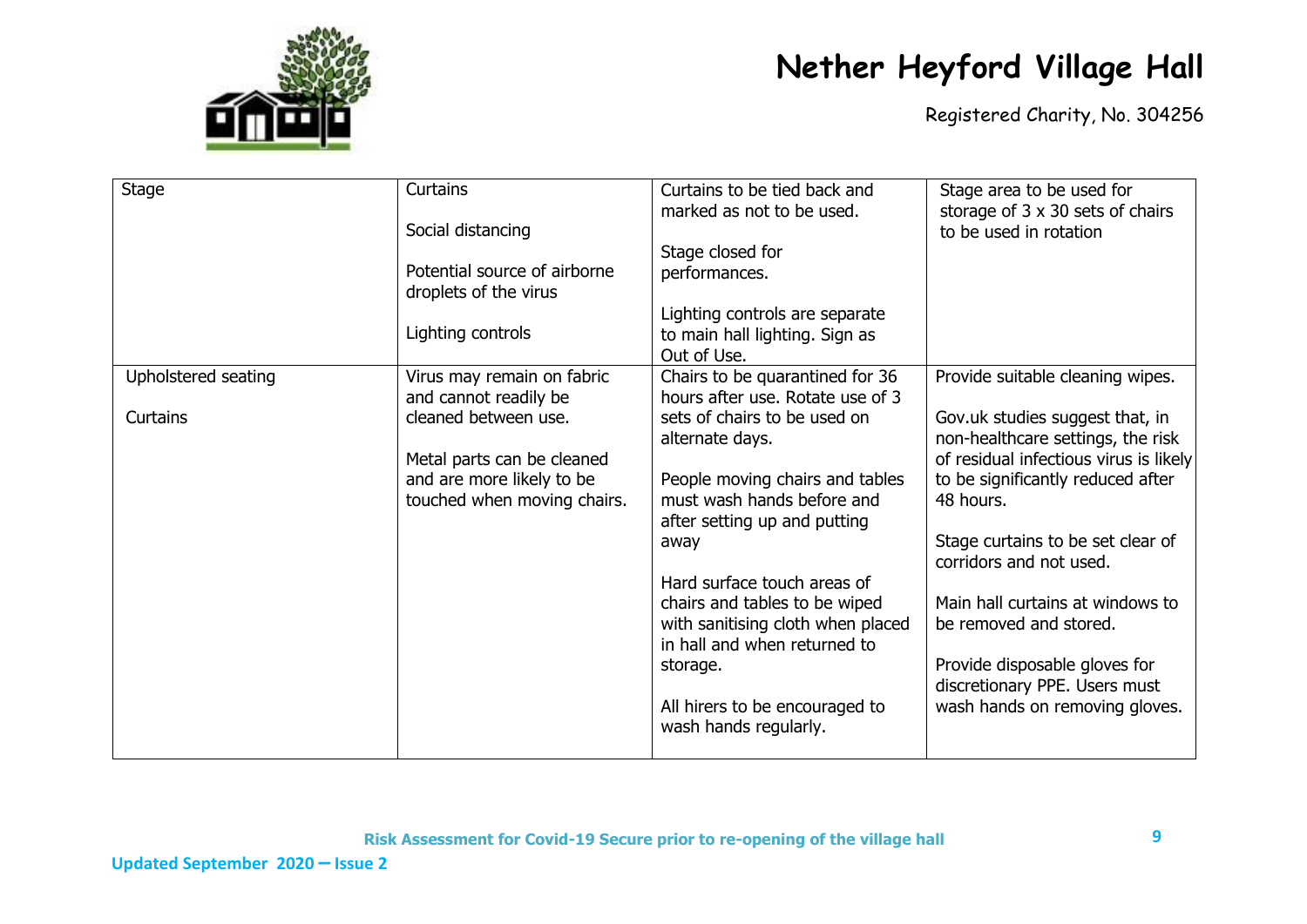

| Events | Too many people in the     | Seat numbers and layout to        | Provide hand sanitiser,     |
|--------|----------------------------|-----------------------------------|-----------------------------|
|        | hall for social distancing | defined in the user's risk        | paper roll and waste bin by |
|        | to be possible.            | assessment.                       | exit door.                  |
|        |                            |                                   |                             |
|        |                            |                                   |                             |
|        | Handling cash and          | Attendees must wait outside the   |                             |
|        | tickets.                   | hall until the organiser is ready |                             |
|        |                            | to admit them in a controlled     |                             |
|        | Too many people arrive     | manner.                           |                             |
|        | at the same time.          |                                   |                             |
|        |                            | Seats must be booked in           |                             |
|        |                            |                                   |                             |
|        | Lack of social distancing  | advance, with space between       |                             |
|        | as users move to seating   | individuals or household groups.  |                             |
|        |                            |                                   |                             |
|        |                            | Attendees must be taken to        |                             |
|        |                            | their seat by a route that        |                             |
|        |                            | minimises passing of other        |                             |
|        |                            | users.                            |                             |
|        |                            |                                   |                             |
|        |                            |                                   |                             |
|        |                            | There must be no handling of      |                             |
|        |                            | cash in the hall. Collection of   |                             |
|        |                            | tickets permitted by one person   |                             |
|        |                            | wearing disposable gloves.        |                             |
|        |                            |                                   |                             |
|        |                            | Users must observe one-way        |                             |
|        |                            | system in the hall and exit via   |                             |
|        |                            |                                   |                             |
|        |                            | front fire escape door.           |                             |
|        |                            |                                   |                             |